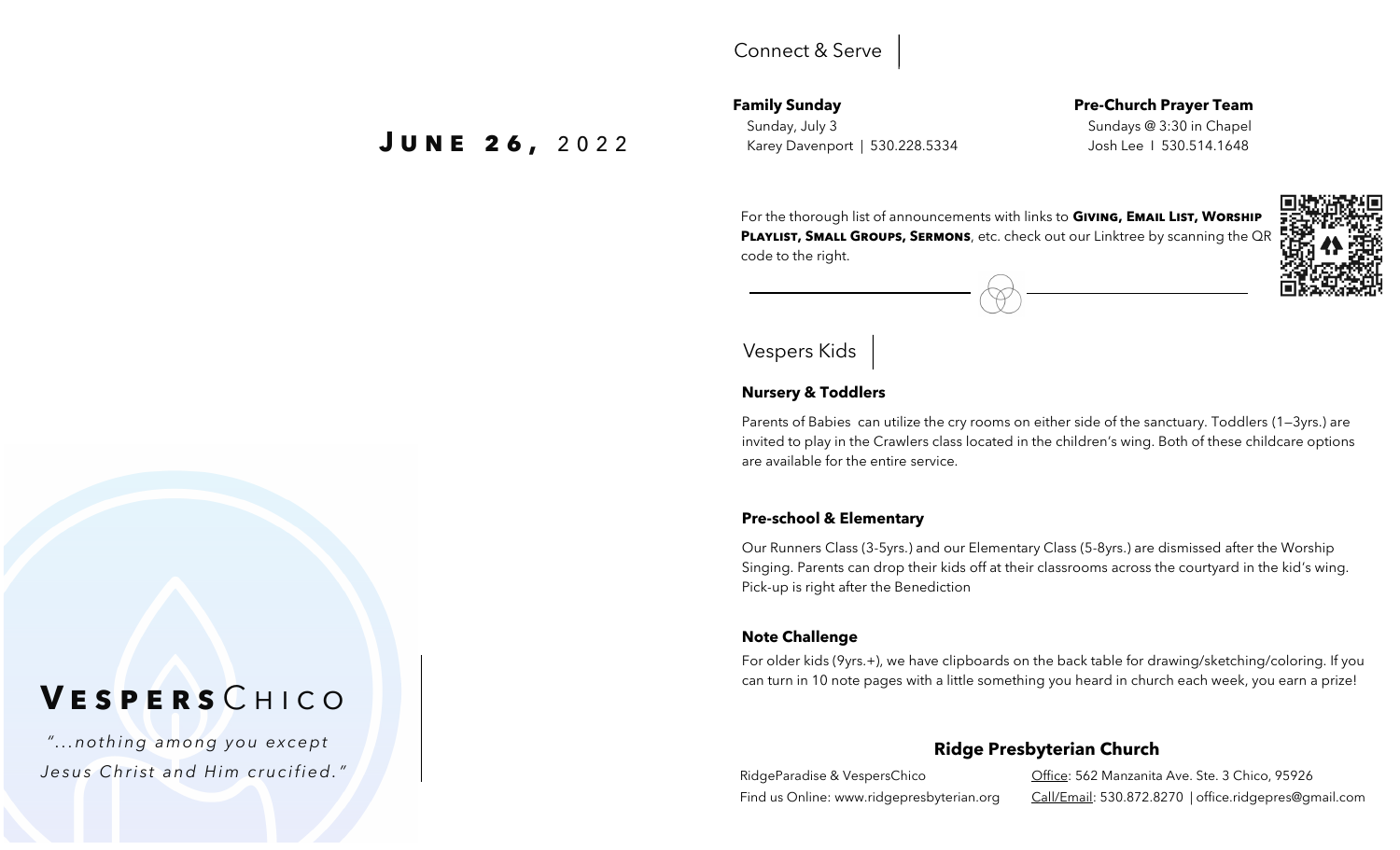**Ridge Presbyterian** is a church of people gathered around one thing—Jesus Christ, and his gospel of unlimited grace. As a church, we come from lots of different places: lost, found, burned, cynical, broken, hurting, or some combination of all of these. But what unites us and keeps us coming back together week after week is the reality of a Savior who has given unimaginable hope to any who admit their need and sprawl out before Him. This Jesus is really all we have to offer at RPC. We are convinced that not only is He enough, but that HE alone is true wisdom, life, and fullness of joy.

O **If you are new** or newish here, we are so glad that you have joined us! We would love to know more about you, as well as give you the chance to learn a bit more about us. Use the QR code to the right to access our welcome card and let us know you were here.

#### **Call to Worship** Psalm 96.1-6

Oh sing to the Lord a new song; Sing to the Lord, all the earth!

#### **Sing to the Lord, bless His name;**

#### **Tell of His salvation from day to day.**

Declare His glory among the nations,

- His marvelous works among all the peoples!
- For great is the Lord, and greatly to be praised;
- He is to be feared above all gods
- **For all the gods of the peoples are worthless idols, But the Lord made the heavens. Splendor and majesty are before Him;**
- **Strength and beauty are in His sanctuary**

#### **Songs of Worship and Praise**

Please feel free to worship in the way that the Lord is leading. Whether standing or sitting, hands raised or kneeling before the Lord. There is no required posture.

### **Tithes & Offerings**

Our ushers will pass collection baskets during the final song. If writing a check, please make payable to "Ridge Presbyterian Church" since VespersChico and RidgeParadise are both sites of Ridge Presbyterian. Thank you for your generosity!

### **Dismissal & Blessing of Children**

Our children are a blessing from the LORD! Return clipboards, visit the bathroom, and check kids in to the appropriate room for children's church! (See back panel!)

#### **Greetings & Fellowship**

Welcome to all newcomers and visiting guests today. We are glad you are here! We'd love to connect with you through the welcome card linked to the QR code. *not the other way around. His Word is the only thing that can truly draw our hearts into worship in Spirit and Truth. And so, we begin here.* 

*The Bible tells us to let the Word of* 

*Tithes and Offerings are part of our worship and response to the gospel. When we grasp that "He who was rich, for our sake became poor" it stirs us to reflect that generosity in our giving.*

*Discipling our children happens on Sundays at church and all throughout the week at home. We pray a blessing on our kiddoes as we send them off to children's ministry.* 

*Since we have peace with God through the work of Jesus, we gladly extend peace to one another and welcome each other as brothers and sisters in Christ.* 

#### **Missions Moment** Hagari Ministries Rwanda

"Blessed be the Lord, the God of Israel, from everlasting to everlasting!" Then all the people said, "Amen!" and praised the Lord.' **- I Chronicles 16.36**

Check out the QR code to learn more about Hagari ministries

#### **Confession of Faith**—The Apostle's Creed

I believe in God the Father Almighty, Maker of heaven and earth. I believe in Jesus Christ, his only Son, our Lord, who was conceived by the Holy Spirit, and born of the virgin Mary. He suffered under Pontius Pilate, was crucified, died, and was buried; he descended into hell.\* The third day he rose again from the dead. He as-God calls His people into worship, **heaved at the right hand of God the Father Almighty.** Have confessed these same creeds. From there he will come to judge the living and the dead. I believe in the Holy Spirit, the holy catholic church,\*\* the communion of saints, the forgiveness of sins, the resurrection of the body, and the life everlasting. Amen.

> *\*Separation from God \*\*The Church in all times and places*

#### **Preaching of God's Word** Romans 8.12-18 "Mortified by Love"

Pastor Josh Lee

<sup>12</sup> So then, brothers, we are debtors, not to the flesh, to live according to the flesh. <sup>13</sup> For if you live according to the flesh you will die, but if by the Spirit you put to death the deeds of the body, you will live. <sup>14</sup> For all who are led by the Spirit of God are sons of God. <sup>15</sup> For you did not receive the spirit of slavery to fall back into fear, but you have received the Spirit of adoption as sons, by whom we cry, "Abba! Father!" <sup>16</sup> The Spirit himself bears witness with our spirit that we are children of God, <sup>17</sup> and if children, then heirs—heirs of God and fellow heirs with Christ, provided we suffer with him in order that we may also be glorified with him.

#### **Sacrament of the Lord's Supper**

If needed, Communion elements can be found on the back table. Please dispose of empty cups by giving to a deacon during collection or disposing in the bins on the way out of the Sanctuary.

#### **Benediction**—Numbers 6.24-26

The LORD bless you and keep you; the LORD make his face to shine upon you and be gracious to you; the LORD lift up his countenance upon you and give you peace.

*Creeds give us a chance to proclaim what we believe while also acknowledging that we are part of something bigger than this local church. We join our voice to Christians around the globe and throughout history who* 

*As we pray for God's work across the globe we are reminded that the gospel is not restrained by borders or nationalities. It brings people from all over the globe together in ONE* 

*unified Body of Christ.* 

*Because God has spoken to us through His Word we strive to proclaim what it says and teach what it means. It is through this Ministry of the Word that the Church receives training, correction, encouragement, and a deeper experience of the gospel of Jesus.*



*people.. Though these elements are common bread and wine, they symbolize His body and blood and "preach" to our senses that Christ abides in us and we abide in Him.* 

*Followers of Jesus are invited to His table where He spiritually feeds His* 

*God gets the final word in the worship service. And with it He chooses to bless His people. Go in the peace of His blessing!*

*Christ dwell within us richly by "singing psalms, hymns, and spiritual songs." Thus, we sing of what God has done, and about our delight in Him.*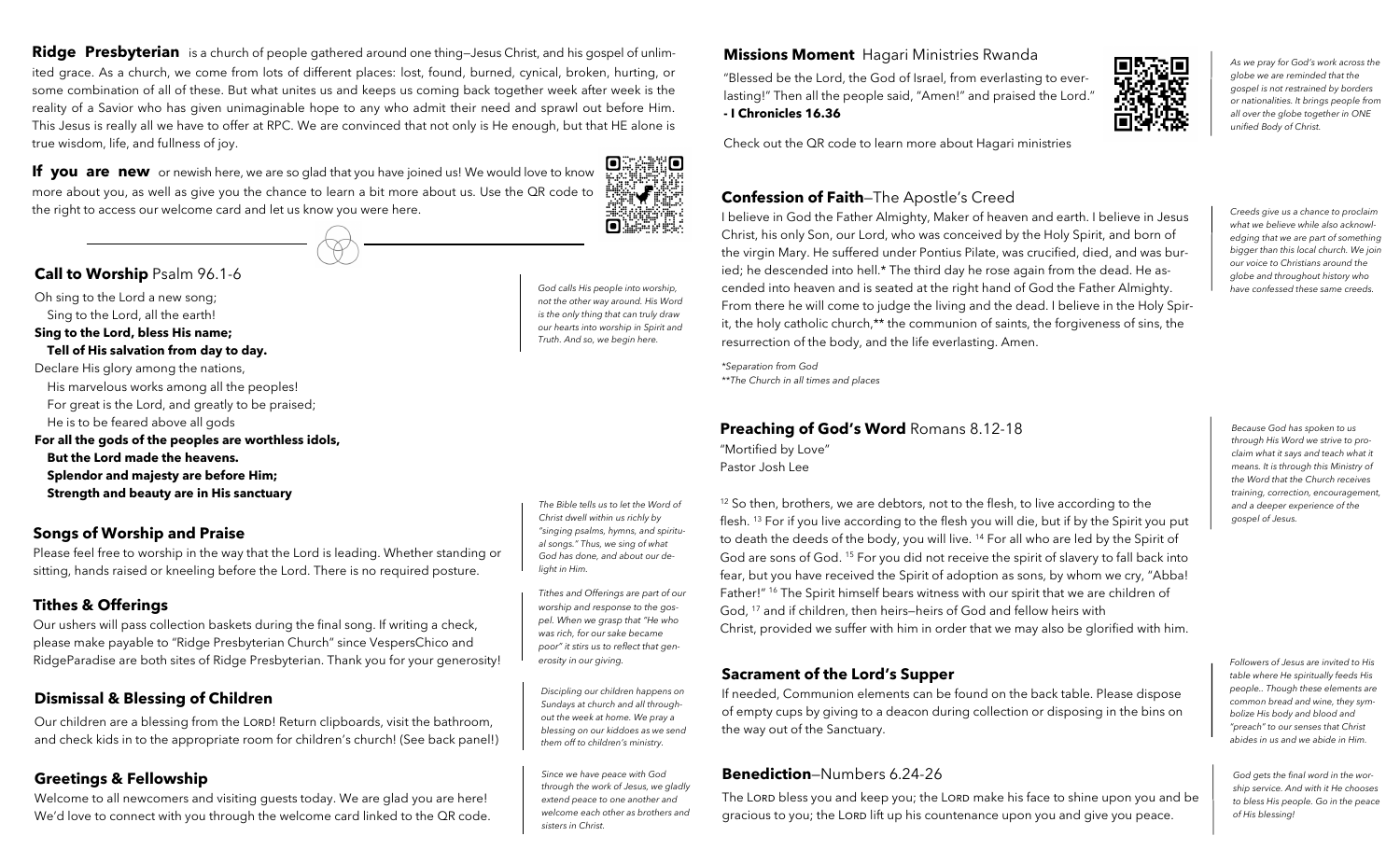### Be Enthroned

We've come to join the song Sung long before our lives To raise our voice along Heaven and earth alike

We've seen Your faithful hand Your mercy without end The King who bled and died A God who sacrificed

Be enthroned upon the praises Of a thousand generations You are worthy Lord of all And unto You the slain and risen King We lift our voice with heaven Singing worthy Lord of all (Lord of all)

All through this life we lead And on to eternity Our endless praise we cry Jesus be glorified (Jesus be glorified)

Highest praises Lord of all

CCLI Song # 7054178 Brian Johnson | Hunter Thompson | Jeremy Riddle | Kalley Heiligenthal 2015 Bethel Music Publishing

## Only A Holy God

Who else commands all the hosts of heaven Who else could make every king bow down Who else can whisper and darkness trembles Only a Holy God

What other beauty demands such praises What other splendour outshines the sun What other majesty rules with justice Only a Holy God

Come and behold Him The One and the Only Cry out sing holy Forever a Holy God Come and worship the Holy God

What other glory consumes like fire What other power can raise the dead What other name remains undefeated Only a Holy God

Who else could rescue me from my failing Who else would offer His only Son Who else invites me to call Him Father Only a Holy God Only my Holy God

CCLI Song # 7073332 Dustin Smith | Jonny Robinson | Michael Farren | Rich Thompson 2016 CityAlight Music (Admin. by Integrity Music)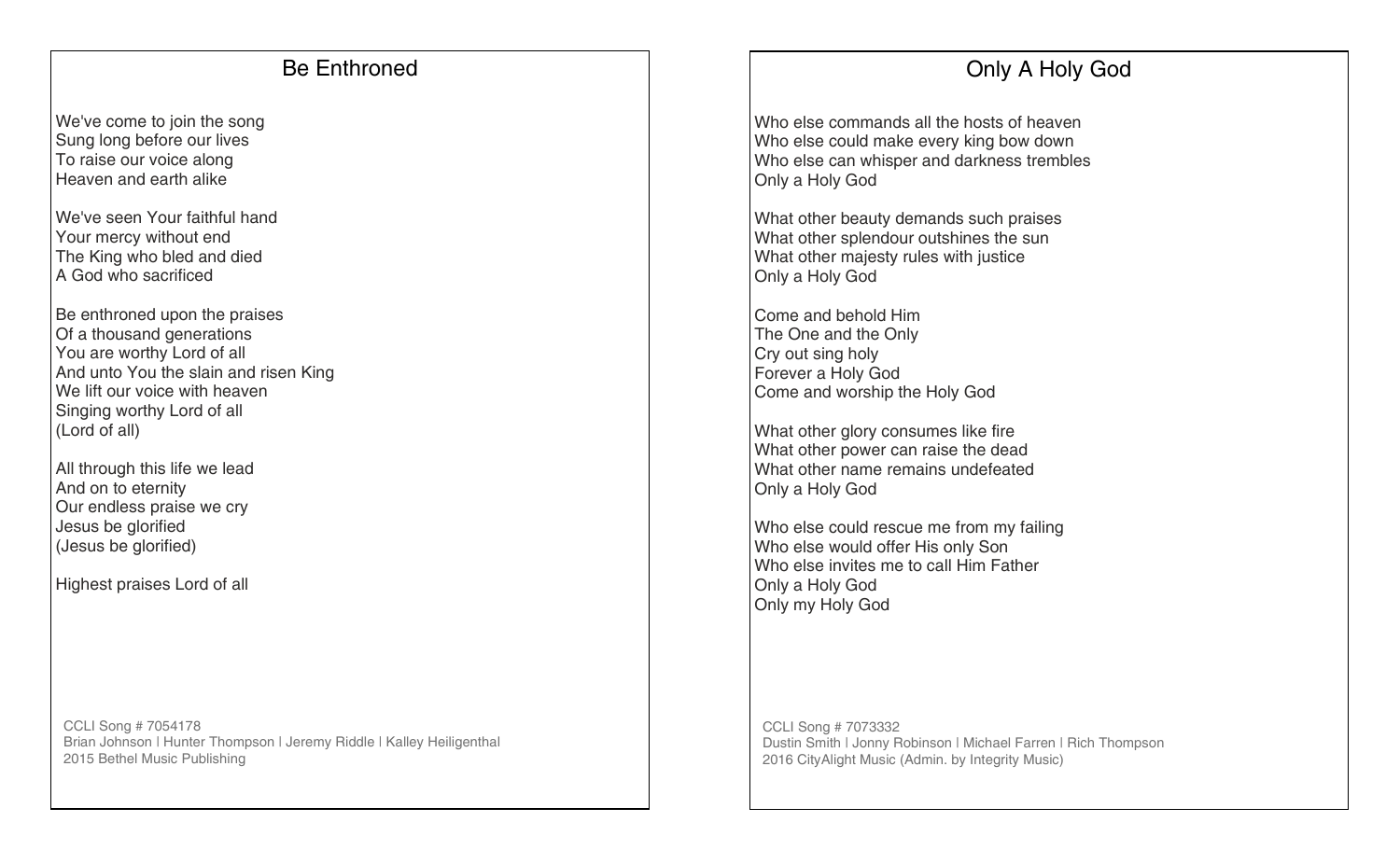### Come Thou Fount Of Every Blessing (Nettleton)

Come Thou fount of ev'ry blessing Tune my heart to sing Thy grace Streams of mercy never ceasing Call for songs of loudest praise Teach me some melodious sonnet Sung by flaming tongues above Praise the mount I'm fixed upon it Mount of Thy redeeming love

Here I raise mine Ebenezer Hither by Thy help I'm come And I hope by Thy good pleasure Safely to arrive at home Jesus sought me when a stranger Wand'ring from the fold of God He to rescue me from danger Interposed His precious blood

O to grace how great a debtor Daily I'm constrained to be Let Thy grace Lord like a fetter Bind my wand'ring heart to Thee Prone to wander Lord I feel it Prone to leave the God I love Here's my heart Lord take and seal it Seal it for Thy courts above

CCLI Song # 108389 John Wyeth | Robert Robinson Words: Public Domain

### God I Look To You

God I look to You I won't be overwhelmed Give me vision to see things like You do God I look to You You're where my help comes from Give me wisdom You know just what to do

I will love You Lord my strength I will love You Lord my shield I will love You Lord my rock Forever all my days I will love You God

Hallelujah our God reigns Hallelujah our God reigns Hallelujah our God reigns Forever all my days hallelujah

Oh oh oh Forever all my days hallelujah

CCLI Song # 5858163 Ian McIntosh | Jenn Johnson 2010 Bethel Music Publishing